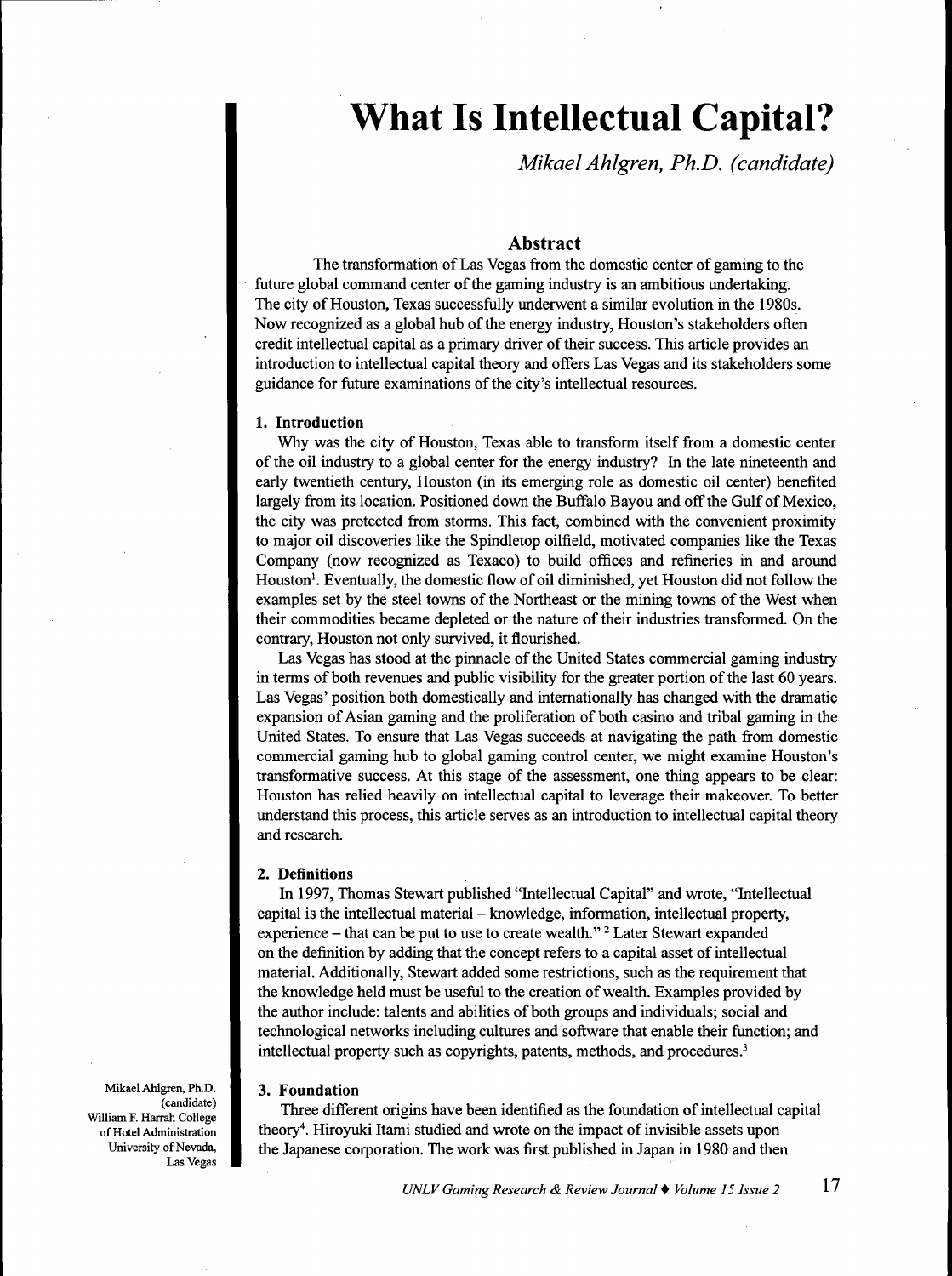subsequently published in the United States in 1987.

In 1986, David Teece published a seminal article that combined the work of a diverse group of economists and focused on the subject of technology commercialization. Teece and his colleagues identified a basis and foundation for understanding how value is derived from technological innovation, the recipe for commercializing innovation, and the procedure for transforming value into profits.<sup>5</sup>

Considered to be the father of tbe "Swedish Movement" in intellectual capital, Swedish researcher Karl-Eric Sveiby specifically examined the human capital aspect of intellectual capital. Sveiby sought to offer a window into assessing the value of an enterprise by measuring the knowledge and competencies of its employees (instead of just focusing on conventional assets). First published in 1986, the researcher was interested in the question of how to manage companies that offered no traditional product, and instead relied on creative and knowledge-based assets. In doing so, Sveiby bas become widely regarded as an innovator who recognized the importance of accounting for the influence of intellectual capital when valuating technology firms and companies that deploy these assets.<sup>6</sup>

#### **4. Research Stream**

The interest in intellectual capital theory bas been steadily increasing, especially during the last decade. As we move into a "post-industrial" business environment, academics have paid more interest to intellectual capital - as have leaders of industry, and more recently politicians and other public leaders. Thus far, despite signs of change, the majority of academic inquiry into the understanding of intellectual capital bas been directed at the organizational level. For example, a large percentage of intellectual capital research has focused on the concept of intangible assets and their role when accounting for the difference between the book value of a company and the market value of a company.'Attempts to quantify the worth of a company's intellectual capital, when evaluating the firm as a whole, has been the goal of many researchers, particularly in the Scandinavian countries.

#### **5. National Level**

In 2007, the State of Israel delivered a report on intellectual capital at the national level. The study was published by their Office of the Chief Scientist. The goal of the effort was to survey the competitive advantages attributed to the State of Israel with respect to technological excellence, human capital, innovation, and modem infrastructure. The authors, Pashar and Shachar, identified five critical components of national intellectual capital. The components were based upon the "Skandia Model" created by Edvinsson ~ who originally served as the vice president of Intellectual Capital for Skania, a noteworthy and progressive Swedish global finance organization. The "Skania Model" serves to measure and account for both the tangible assets and the intangible assets of an organization.<sup>8</sup> The model was slightly modified to reflect the same measurement when the object of interest is a country, city, or region. To illustrate how intellectual capital theory manifests itself differently when applied to a single organization in comparison to a nation or city. Figures 1 and 2 (below) provide illustrations: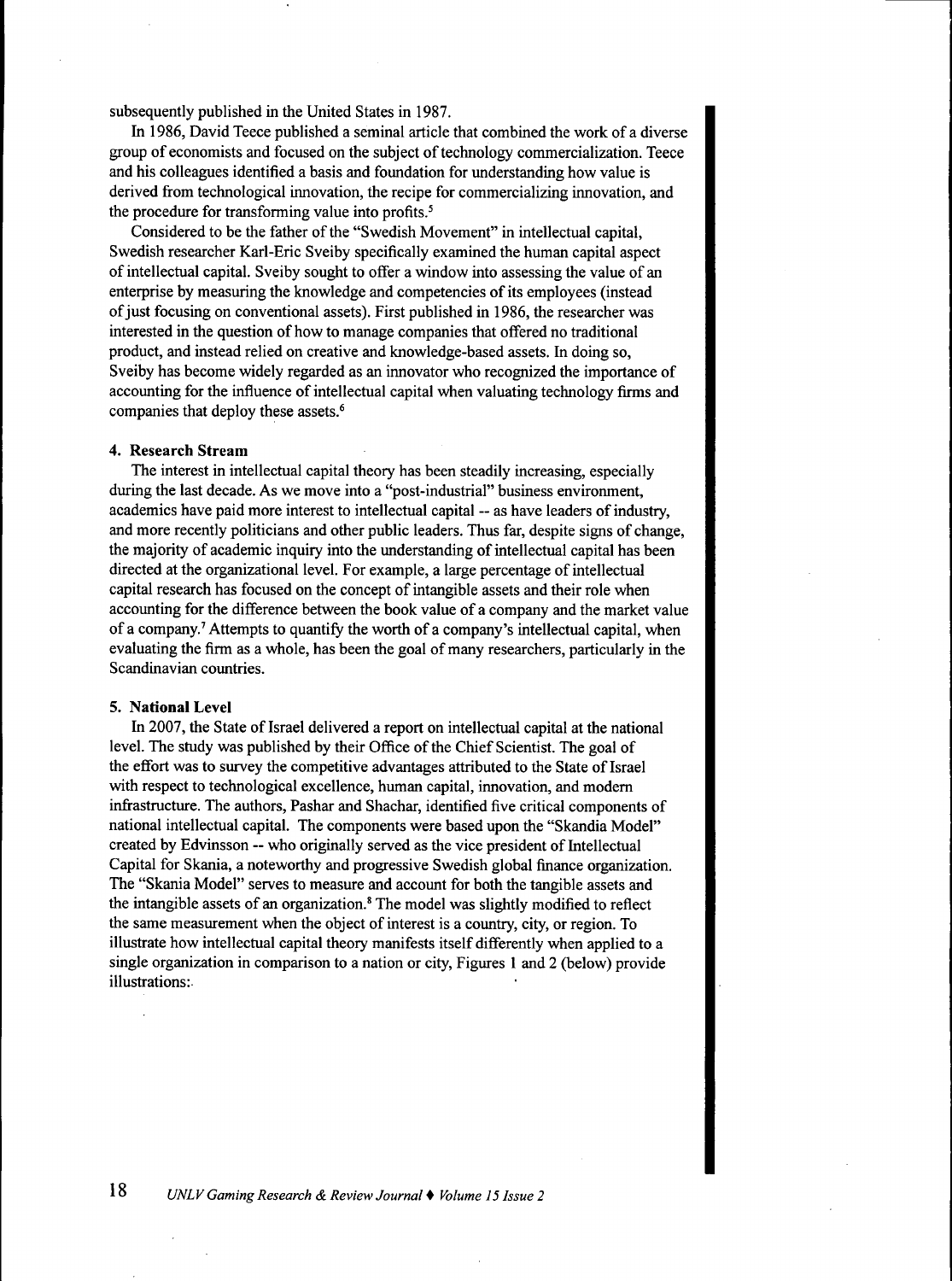



# **6. Five Components**

Pashar and Shachar proposed that the five components of national intellectual capital were human capital, market capital, process capital, renewal capital, and financial capital.<sup>11</sup> Human capital refers to a nation or region's qualifications in terms of education, knowledge, wisdom, expertise and ability to realized collective goals. It includes values inherent to the culture. Lin and Edvinsson recognized human capital as a country's absolute resources as manifested by "education, health, experience, motivation, intuition, entrepreneurship and expertise." Some measures of a nation or region's human capital assets are life expectancy and the availability of highly skilled workers.<sup>12</sup>

Market capital is the totality of a nation's abilities and accomplishments in providing desirable and investments for international customers (or external customers in the case of cities and or regions). Other scholars have broadened this description to include the successes and accomplishments in foreign relations together with the quality or products and services that the nation or region provides.<sup>13</sup> The assets related to this concept include customer loyalty and economic resilience, along with the degree of satisfaction experienced by outside investors, partners, and external stakeholders.<sup>14</sup>

In contrast, process capital is the collaboration and the movement of knowledge by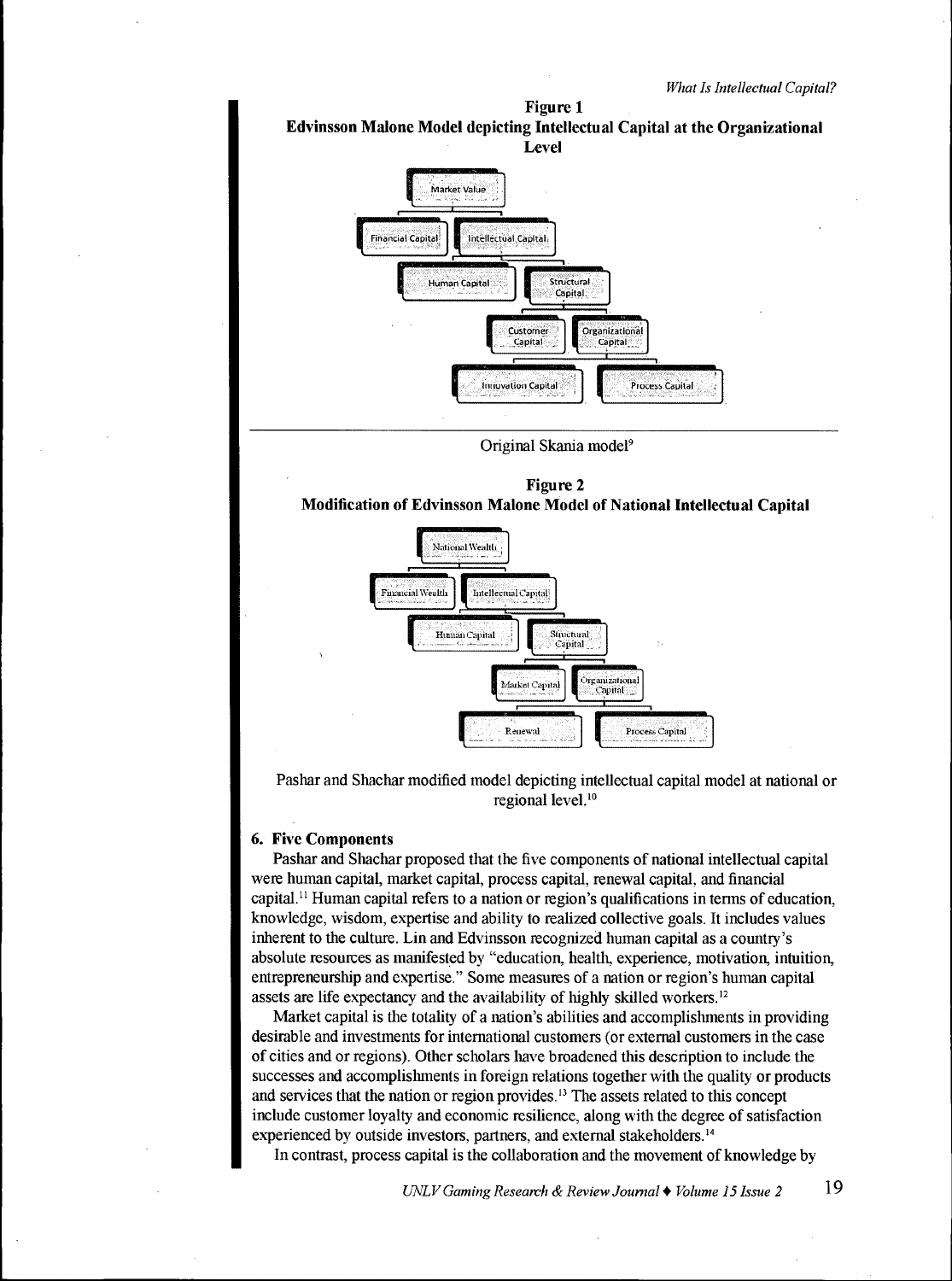means of structural entities. These assets include: databases, hardware and software, the nation or region's infrastructure (technical, transportation, and communication), and the legal system. The system is usually measured against the backdrop of new business opportunities — more specifically, how rapid and supportive the nation, region, or city is with new business efforts.<sup>15</sup>

Next, renewal capital describes a nation's current competitive position and its investments into improving its future position in an effort to facilitate growth. The term typically describes investments in research and development, patents, trademarks, and start-up companies. Hence, a nation or city's overall innovative capacity is a reflection of its renewal capital assets.<sup>16</sup>

Finally, the national intellectual capital model includes financial capital, which of course encompasses a nation or city's productivity, extemal debt, and inflation."

# **7. Summary and Conclusion**

This article presents an introduction to intellectual capital theory and research. While the subject is relatively young, a great deal of interest has already been generated in both industry and academia. With respect to the interest in transforming Las Vegas into the global command center for the gaming industry, the city of Houston's leveraging of intellectual capital to facilitate their transformation serves as a beckoning example.

Future research should first attempt to quantify the Las Vegas gaming industry's current inventory of intellectual capital, based upon the models presented above. This assessment would quantify the intellectual assets possessed by a city that is often mocked as being less than intellectual. However, this assessment should not stop there: industry leaders and academics would be wise to forecast *the future* intellectual capital needs of the industry as well. Since the gaming industry is in a state of transformation, it would be a mistake to solely assess the present status of intellectual capital and attempt to fill the existing needs. Put simply, the nature of decision-making evolves as an industry evolves: Houston's oil industry grew from evaluating where local drilling efforts should be directed to current decisions that allocate billions of dollars of capital to energy projects around the world. Similarly, the Las Vegas gaming industry and its stakeholders must forecast the intellectual skill set necessary to make tomorrow's decisions.

Once an understanding of what intellectual capital assets are needed to propel the Las Vegas commercial gaming industry to its new position of global command center, industry leaders and stakeholders should recognize the requirements necessary to attract the talent required to achieve the desired transformation. As we have noted elsewhere in this issue, the city of Houston has invested heavily in their educational system, their arts community, and all of the amenities that are favored by the world-class talent they wish to attract. Looking forward. Las Vegas' evolution into an intellectual capital depends upon its intellectual capital: the city must evolve into an attractive home for the most intellectually talented leaders of tomorrow.

- 1 McComb, D.G. (n.d.). *Houston, TX.* Retrieved from http://www.tshaonline.org/ handbook/online/articles/hdh03
- 2 Stewart, T. A. (1997). *Intellectual capital: The new wealth of organizations* (1st ed.). New York: Doubleday / Currency.
- 3 Stewart, T. A. (2011). *Intellectual Capital*. Retrieved from http://www.qfinance.com/ contentFiles/OF01/g956u8c7/ll/l/intellectual-capital.pdf
- 4 Sullivan, P. H. (2000). *Value-driven intellectual capital :How to convert intangible corporate assets into market value.* New York: Wiley.